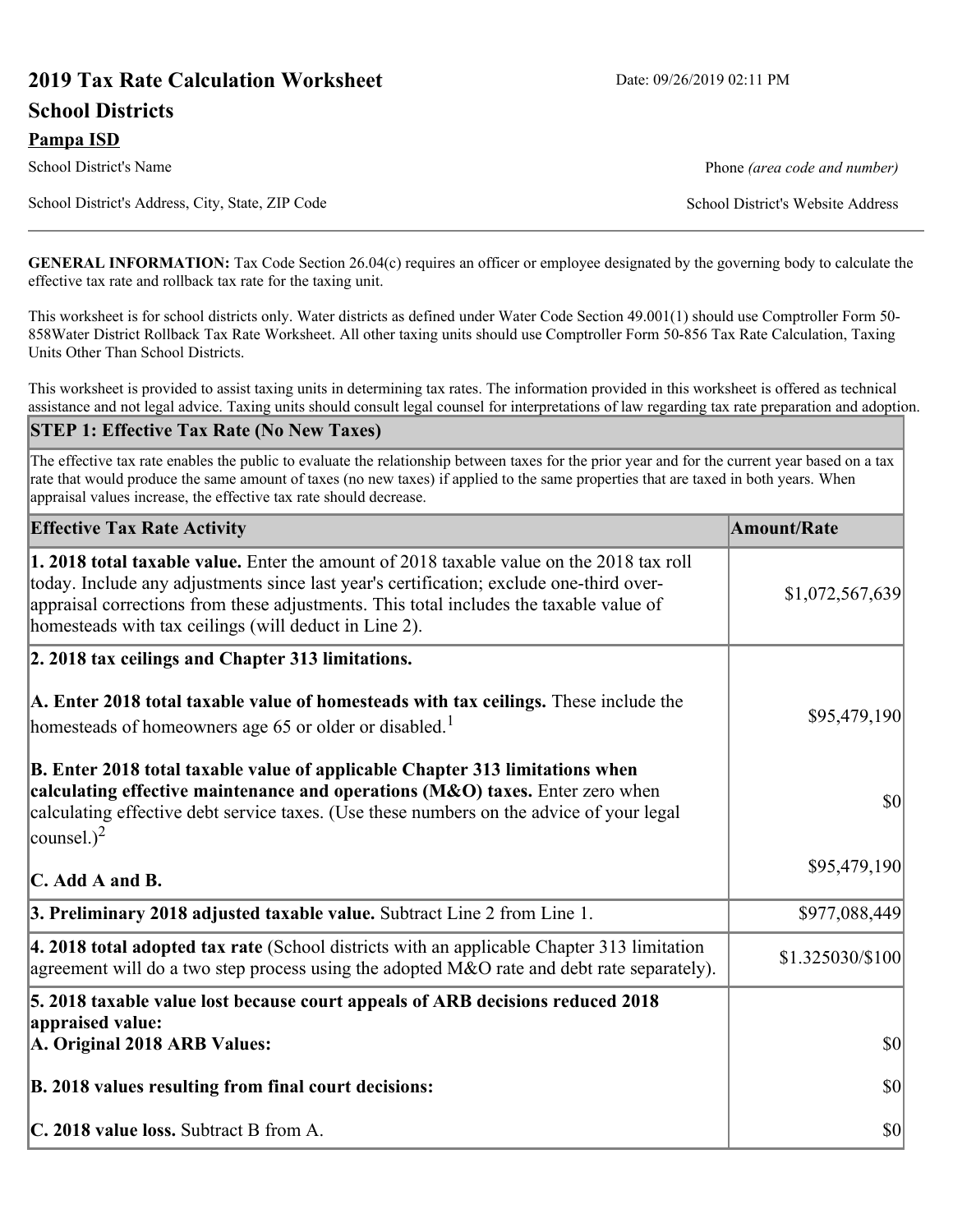| 6. 2018 taxable value, adjusted for court-ordered reductions. Add Line 3 and Line 5C.                                                                                                                                                                                                                                                                                                                                                                        | \$977,088,449   |
|--------------------------------------------------------------------------------------------------------------------------------------------------------------------------------------------------------------------------------------------------------------------------------------------------------------------------------------------------------------------------------------------------------------------------------------------------------------|-----------------|
| 7. 2018 taxable value of property in territory the school deannexed after Jan. 1, 2018.<br>Enter the 2018 value of property in deannexed territory.                                                                                                                                                                                                                                                                                                          | \$0             |
| 8. 2018 taxable value lost because property first qualified for an exemption in 2019.<br>Note that lowering the amount or percentage of an existing exemption does not create a new<br>exemption or reduce taxable value. If the school district increased an original exemption, use<br>the difference between the original exempted amount and the increased exempted amount.<br>Do not include value lost due to freeport or goods-in-transit exemptions. |                 |
| A. Absolute exemptions. Use 2018 market value:                                                                                                                                                                                                                                                                                                                                                                                                               | \$244,970       |
| <b>B. Partial exemptions.</b> 2019 exemption amount or 2019 percentage exemption times 2018<br>$\vert$ value:                                                                                                                                                                                                                                                                                                                                                | \$1,018,810     |
| C. Value loss. Add A and B.                                                                                                                                                                                                                                                                                                                                                                                                                                  | \$1,263,780     |
| 9. 2018 taxable value lost because property first qualified for agricultural appraisal (1-<br>d or 1-d-1), timber appraisal, recreational/scenic appraisal or public access airport<br>special appraisal in 2019. Use only properties that qualified in 2019 for the first time; do<br>not use properties that qualified in 2018.                                                                                                                            |                 |
| A. 2018 market value:                                                                                                                                                                                                                                                                                                                                                                                                                                        | $ 10\rangle$    |
| B. 2019 productivity or special appraised value:                                                                                                                                                                                                                                                                                                                                                                                                             | \$0             |
| C. Value loss. Subtract B from A.                                                                                                                                                                                                                                                                                                                                                                                                                            | \$0             |
| 10. Total adjustments for lost value. Add Lines 7, 8C and 9C.                                                                                                                                                                                                                                                                                                                                                                                                | \$1,263,780     |
| 11. 2018 adjusted taxable value. Subtract Line 10 from Line 6.                                                                                                                                                                                                                                                                                                                                                                                               | \$975,824,669   |
| <b>12. Adjusted 2018 taxes.</b> Multiply Line 4 by Line 11 and divide by \$100.                                                                                                                                                                                                                                                                                                                                                                              | \$12,929,969    |
| [13. Taxes refunded for years preceding tax year 2018. Enter the amount of taxes refunded]<br>by the district for tax years preceding tax year 2018. Types of refunds include court<br>decisions, corrections and payment errors. Do not include refunds for tax year 2018. This<br>line applies only to tax years preceding tax year 2018.                                                                                                                  | \$1,531         |
| 14. Adjusted 2018 taxes with refunds. Add Lines 12 and 13.                                                                                                                                                                                                                                                                                                                                                                                                   | \$12,931,500    |
| 15. Total 2019 taxable value on the 2019 certified appraisal roll today. This value<br>includes only certified values and includes the total taxable value of homesteads with tax<br>ceilings (will deduct in Line 17). These homesteads include homeowners age 65 or older or<br>disabled.                                                                                                                                                                  |                 |
| A. Certified values only: <sup>3</sup>                                                                                                                                                                                                                                                                                                                                                                                                                       | \$1,164,703,500 |
| <b>B. Pollution control and energy storage exemption:</b> Deduct the value of property<br>exempted for the current tax year for the first time as pollution control or energy storage<br>system property:                                                                                                                                                                                                                                                    | $S-0$           |
| <b>C. Total value.</b> Subtract B from A.                                                                                                                                                                                                                                                                                                                                                                                                                    | \$1,164,703,500 |
|                                                                                                                                                                                                                                                                                                                                                                                                                                                              |                 |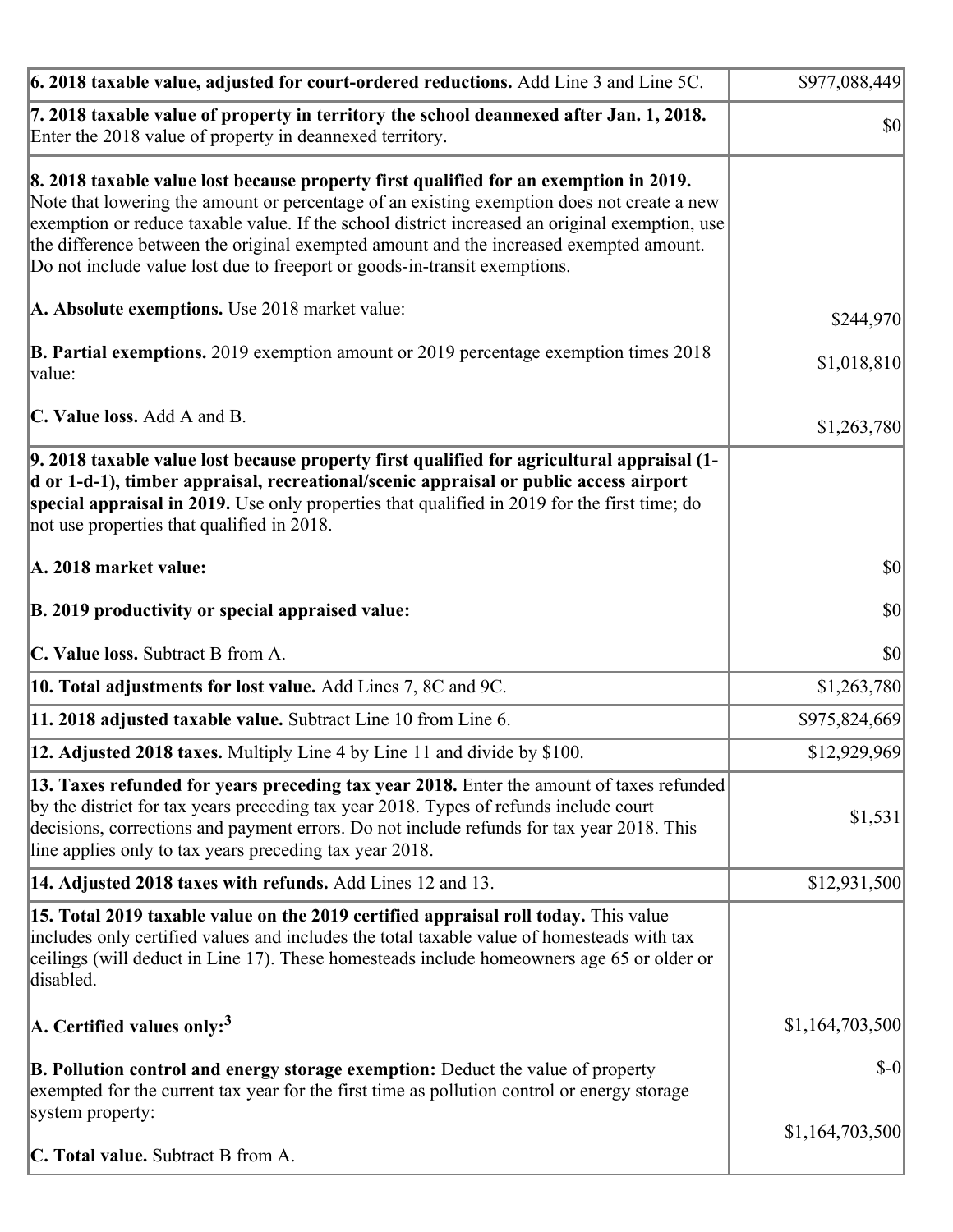| 16. Total value of properties under protest or not included on certified appraisal roll.                                                                                                                                                                                                                                                                                                                                                                                                                                                                                                                                                                                                                  |                  |
|-----------------------------------------------------------------------------------------------------------------------------------------------------------------------------------------------------------------------------------------------------------------------------------------------------------------------------------------------------------------------------------------------------------------------------------------------------------------------------------------------------------------------------------------------------------------------------------------------------------------------------------------------------------------------------------------------------------|------------------|
| A. 2019 taxable value of properties under protest. The chief appraiser certifies a list of<br>properties still under ARB protest. The list shows the appraisal district's value and the<br>taxpayer's claimed value, if any, or an estimate of the value if the taxpayer wins. For each of<br>the properties under protest, use the lowest of these values. Enter the total value.                                                                                                                                                                                                                                                                                                                        | \$1,425,148      |
| B. 2019 value of properties not under protest or included on certified appraisal roll.<br>The chief appraiser gives school districts a list of those taxable properties that the chief<br>appraiser knows about, but are not included in the appraisal roll certification. These<br>properties are not on the list of properties that are still under protest. On this list of<br>properties, the chief appraiser includes the market value, appraised value and exemptions for<br>the preceding year and a reasonable estimate of the market value, appraised value and<br>exemptions for the current year. Use the lower market, appraised or taxable value (as<br>appropriate). Enter the total value. | 30               |
| C. Total value under protest or not certified: Add A and B.                                                                                                                                                                                                                                                                                                                                                                                                                                                                                                                                                                                                                                               | \$1,425,148      |
| 17. 2019 tax ceilings and Chapter 313 limitations.<br>A. Enter 2019 total taxable value of homesteads with tax ceilings. These include the                                                                                                                                                                                                                                                                                                                                                                                                                                                                                                                                                                |                  |
| homesteads of homeowners age 65 or older or disabled. <sup>4</sup>                                                                                                                                                                                                                                                                                                                                                                                                                                                                                                                                                                                                                                        | \$99,279,190     |
| B. Enter 2019 total taxable value of applicable Chapter 313 limitations when<br>calculating effective M&O taxes. Enter zero when calculating effective debt service taxes.<br>(Use these numbers on the advice of your legal counsel.) <sup>5</sup>                                                                                                                                                                                                                                                                                                                                                                                                                                                       | \$0              |
|                                                                                                                                                                                                                                                                                                                                                                                                                                                                                                                                                                                                                                                                                                           |                  |
| C. Add A and B.                                                                                                                                                                                                                                                                                                                                                                                                                                                                                                                                                                                                                                                                                           | \$99,279,190     |
| 18. 2019 total taxable value. Add Lines 15C and 16C. Subtract Line 17C.                                                                                                                                                                                                                                                                                                                                                                                                                                                                                                                                                                                                                                   | \$1,066,849,458  |
| 19. Total 2019 taxable value of properties in territory annexed after Jan. 1, 2018.<br>Include both real and personal property. Enter the 2019 value of property in territory<br>annexed by the school district.                                                                                                                                                                                                                                                                                                                                                                                                                                                                                          | \$0              |
| 20. Total 2019 taxable value of new improvements and new personal property located<br>in new improvements. New means the item was not on the appraisal roll in 2018. New<br>additions to existing improvements may be included if the appraised value can be<br>determined. New personal property in a new improvement must have been brought into the<br>school district after Jan. 1, 2018, and be located in a new improvement.                                                                                                                                                                                                                                                                        | \$1,894,970      |
| 21. Total adjustments to the 2019 taxable value. Add Lines 19 and 20.                                                                                                                                                                                                                                                                                                                                                                                                                                                                                                                                                                                                                                     | \$1,894,970      |
| <b>22. 2019 adjusted taxable value.</b> Subtract Line 21 from Line 18.                                                                                                                                                                                                                                                                                                                                                                                                                                                                                                                                                                                                                                    | \$1,064,954,488  |
| 23. 2019 effective tax rate. Divide Line 14 by Line 22 and multiply by \$100.                                                                                                                                                                                                                                                                                                                                                                                                                                                                                                                                                                                                                             | \$1.214277/\$100 |
| 24. 2019 effective tax rate for ISDs with Chapter 313 Limitations. Add together the<br>effective tax rates for M&O and debt service for those school districts that participate in an<br>applicable Chapter 313 limitations agreement.                                                                                                                                                                                                                                                                                                                                                                                                                                                                    | \$0/\$100        |

 $2$ Tex. Tax Code Section 26.012(6)

<sup>&</sup>lt;sup>3</sup>Tex. Tax Code Section 26.012(6)

 ${}^{4}$ Tex. Tax Code Section 26.012(6)(A)(i)

 $5$ Tex. Tax Code Section 26.012(6)(A)(ii)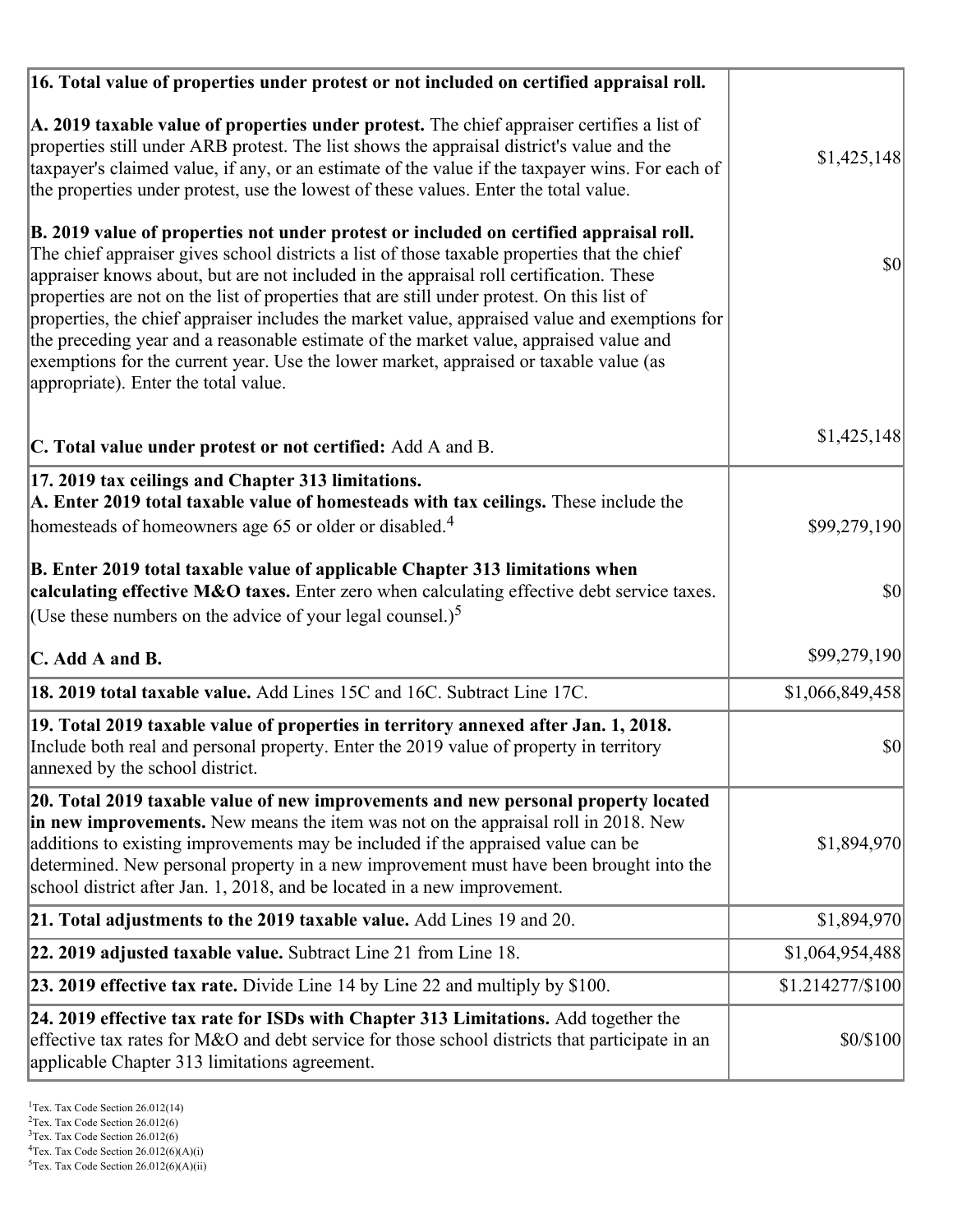## **STEP 2: Voter-Approval Tax Rate**

Most school districts calculate a voter-approval tax rate that is split into two separate rates:

- 1. **Maintenance and Operations (M&O):** The M&O rate is the portion of the tax rate that raises taxes for any lawful purpose other than debt service for which a taxing unit may spend property tax revenue. This rate accounts for such things as salaries, utilities and day-to-day operations.
- 2. **Debt:** The debt tax rate includes the debt service necessary to pay the school district's debt payments in the coming year. This rate accounts for principal and interest on bonds and other debt secured by property tax revenue.

In most cases the voter-approval tax rate exceeds the effective tax rate, but occasionally decreases in a school district's debt service will cause the effective tax rate to be higher than the rollback tax rate.

| <b>Voter-Approval Tax Rate Activity</b>                                                                                                                                                                                                                                                                                                                                  | <b>Amount/Rate</b> |
|--------------------------------------------------------------------------------------------------------------------------------------------------------------------------------------------------------------------------------------------------------------------------------------------------------------------------------------------------------------------------|--------------------|
| <b>25. 2019 voter-approval M&amp;O rate.</b> The sum of the following as calculated in Tax Code<br>Section 26.08(n)(1)(A),(B) and (C). Go to Region 13 Education Service Center's Worksheet<br>for State Aid Template for 2019-2020 to determine state compression percentage and the<br>district enrichment tax rate (DTR).                                             |                    |
| A. The rate per \$100 of taxable value that is equal to the 2019 state compression<br>percentage plus \$1.00                                                                                                                                                                                                                                                             | \$0.930000         |
| <b>B.</b> The greater of:<br>(i) 2018 M&O - $$1.00 + DTR$ reduction)<br><b>OR</b>                                                                                                                                                                                                                                                                                        | \$0.060000         |
| (ii) \$0.04 per \$100 of taxable value                                                                                                                                                                                                                                                                                                                                   |                    |
| $\mathbf C$ . Add A and B.                                                                                                                                                                                                                                                                                                                                               | \$0.990000         |
| 26. Total 2019 debt to be paid with property tax revenue.<br>Debt means the interest and principal that will be paid on debts that:<br>$(1)$ Are paid by property taxes,<br>$(2)$ Are secured by property taxes,<br>$(3)$ Are scheduled for payment over a period longer than one year, and<br>$(4)$ Are not classified in the school district's budget as M&O expenses. |                    |
| A. Debt includes contractual payments to other school districts that have incurred debt on<br>behalf of this school district, if those debts meet the four conditions above. Include only<br>amounts that will be paid from property tax revenue. Do not include appraisal district budget<br>payments. Enter debt amount:                                               | \$2,928,850        |
| B. Subtract unencumbered fund amount used to reduce total debt.                                                                                                                                                                                                                                                                                                          | $ 10\rangle$       |
| C. Subtract state aid received for paying principal and interest on debt for facilities through<br>the existing debt allotment program and/or instructional facilities allotment program.                                                                                                                                                                                | \$61,469           |
| D. Adjust debt: Subtract B and C from A.                                                                                                                                                                                                                                                                                                                                 | \$2,867,381        |
| 27. Certified 2018 excess debt collections. Enter the amount certified by the collector.                                                                                                                                                                                                                                                                                 | \$0                |
| <b>28. Adjusted 2019 debt.</b> Subtract line 27 from line 26D.                                                                                                                                                                                                                                                                                                           | \$2,867,381        |
| 29. Certified 2019 anticipated collection rate. Enter the rate certified by the collector. If<br>the rate is 100 percent or greater, enter 100 percent.                                                                                                                                                                                                                  | 100.00%            |
| 30. 2019 debt adjusted for collections. Divide line 28 by line 29.                                                                                                                                                                                                                                                                                                       | \$2,867,381        |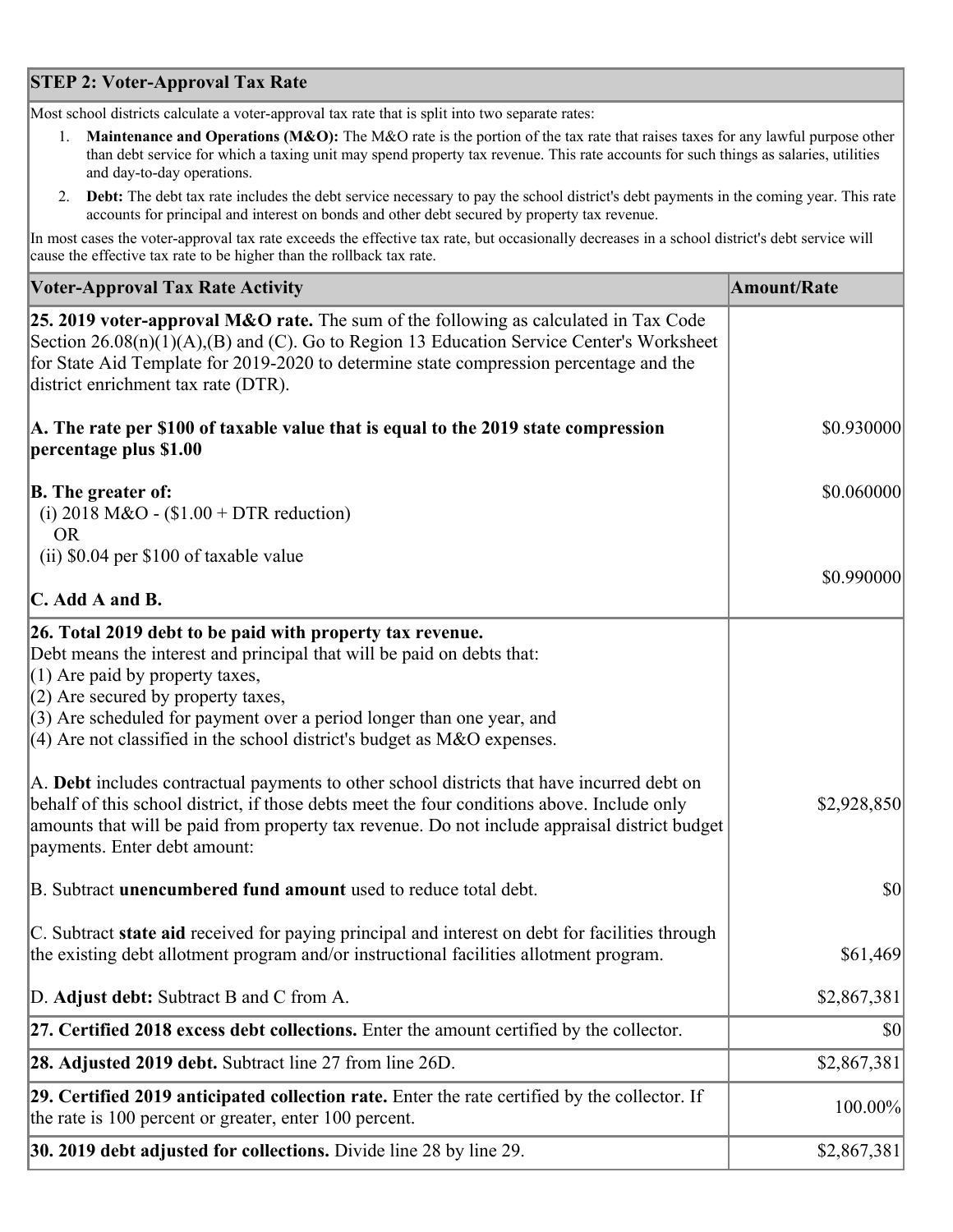| $ 31, 2019$ total taxable value. Enter amount on line 18.                  | \$1,066,849,458  |
|----------------------------------------------------------------------------|------------------|
| 32. 2019 debt tax rate. Divide line 30 by line 31 and multiply by $$100$ . | \$0.268770/\$100 |
| $ 33.2019$ voter-approval tax rate. Adds lines 25c and 32.                 | \$1.258770/\$100 |